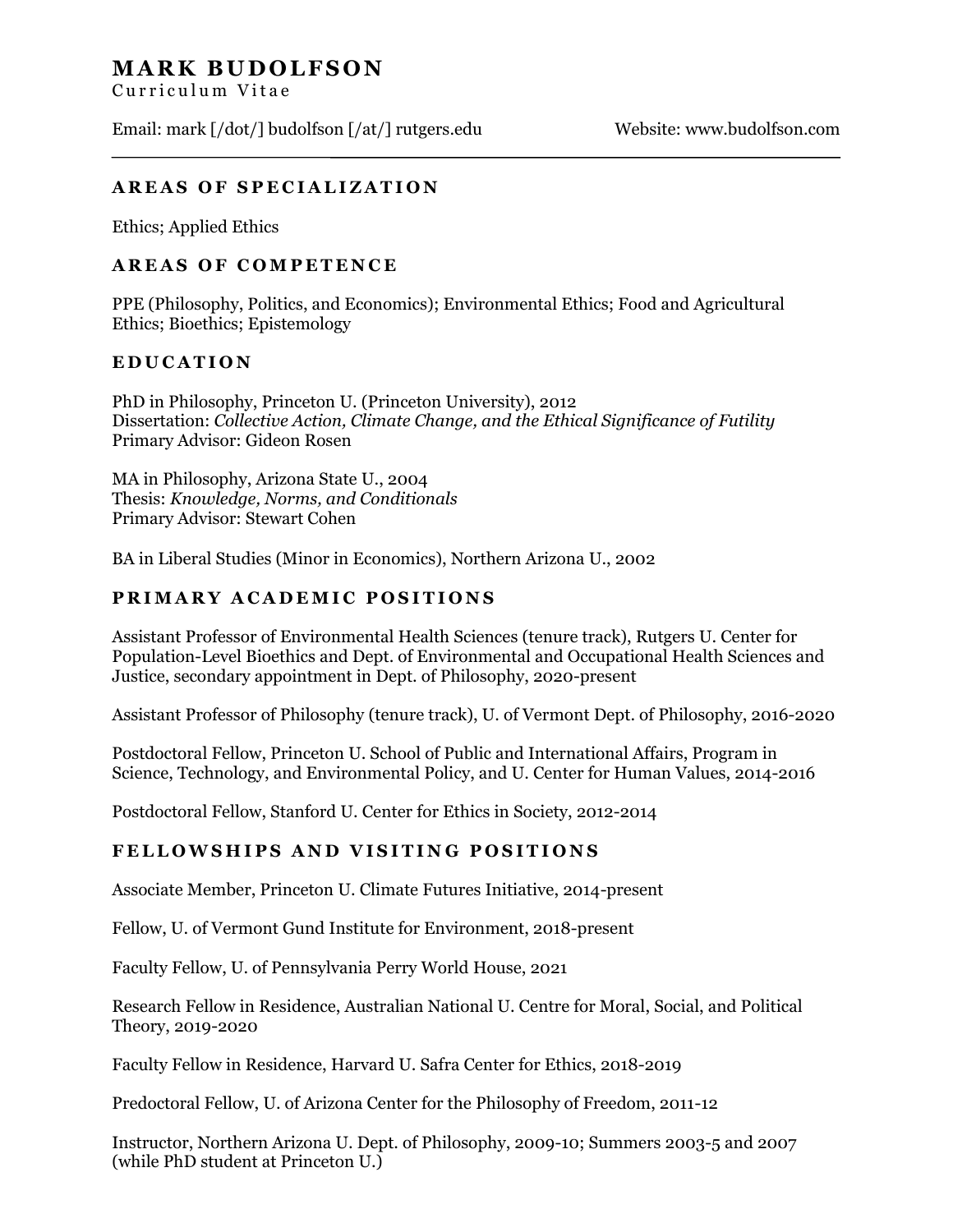Visiting Graduate Student, Australian National U. Dept. of Philosophy, Summer 2007

### PEER REVIEWED PUBLICATIONS

#### **† denotes publications for which I am lead or co-lead author or editor**

#### **A R T I C L E S**

#### **Published**

**†** Mark Budolfson and Dean Spears, "Population momentum, population ethics, and the prospects for fertility policy as climate mitigation policy", *Journal of Development Studies*, online first, 2021

Dean Spears and Mark Budolfson, "Repugnant Conclusions", *Social Choice and Welfare*, online first, 2021

† Mark Budolfson, "Political Realism, Feasibility Wedges, and Opportunities for Collective Action on Climate Change", in Mark Budolfson, Tristram McPherson, and David Plunkett eds., *Philosophy and Climate Change*, Oxford U. Press, pp. 323-345, 2021

**†** Gustaf Arrhenius, Mark Budolfson, and Dean Spears, "Does Climate Change Policy Depend Importantly on Population Ethics? Deflationary Responses to the Challenges of Population Ethics for Public Policy", in Mark Budolfson, Tristram McPherson, and David Plunkett eds., *Philosophy and Climate Change*, Oxford U. Press, pp. 111-136, 2021

† Noah Scovronick, David Anthoff, Francis Dennig, Frank Errickson, Maddalena Ferranna, Wei Peng, Dean Spears, Fabian Wagner, and Mark Budolfson, "The importance of health co-benefits under different climate policy cooperation frameworks", *Environmental Research Letters* 16(5): 055027, 2021

† John Bistline, Mark Budolfson, and Blake Francis, "Deepening transparency about value-laden assumptions in energy and environmental modelling: improving best practices for both modellers and non-modellers", *Climate Policy* 21(1): 1-15, 2021

David Broockman, Joshua Kalla, Alexander Guerrero, Mark Budolfson, Nir Eyal, Nicholas P. Jewell, Monica Magalhaes, and Jasjeet S. Sekhon, "Broad Cross-National Public Support for Accelerated COVID-19 Vaccine Trial Designs", *Vaccine* 39(2): 309-316, 2021

† Stephane Zuber, Nikhil Venkatesh, Torbjorn Tannsjo, Christian Tarsney, H. Orri Stefansson, Katie Steele, Dean Spears, Jeff Sebo, Marcus Pivato, Toby Ord, Yew-Kwang Ng, Michal Masny, William MacAskill, Nicholas Lawson, Kevin Kuruc, Michelle Hutchinson, Johan E. Gustafsson, Hilary Greaves, Lisa Forsberg, Marc Fleurbaey, Diane Coffey, Susumu Cato, Clinton Castro, Tim Campbell, Mark Budolfson, John Broome, Alexander Berger, Nick Beckstead, Geir Asheim, "What We Should Agree On About the Repugnant Conclusion", *Utilitas*, online first, 2021

† Mark Budolfson and Dean Spears, "Public Policy, Consequentialism, the Environment, and Non-Human Animals", in Doug Portmore ed., *Oxford Handbook of Consequentialism*, Oxford U. Press, 2020

Noah Scovronick, Maddalena Ferranna, Francis Dennig, and Mark Budolfson, "Valuing health impacts in climate policy: ethical issues and economic challenges", *Health Affairs* 39(12): 2105- 2112, 2020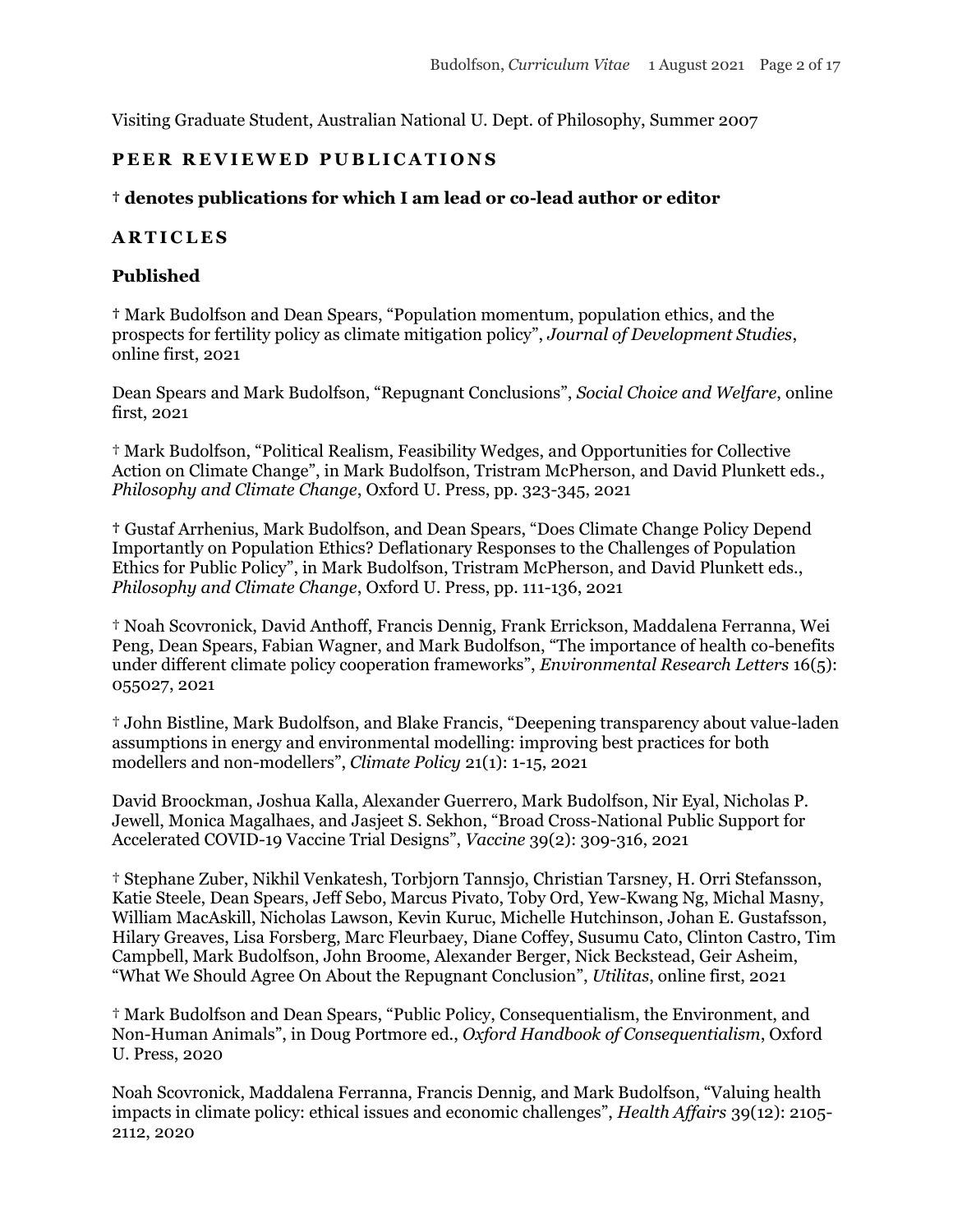**†** Mark Budolfson and Francis Dennig, "Optimal global climate policy and regional carbon prices", in Graciela Chichilnisky and Armon Rezai eds. *Handbook on the Economics of Climate Change*, Northhampton, MA: Edward Elgar Press, 2020

**†** Mark Budolfson, "Consumer Ethics, Food Ethics, and Beyond", in Bob Fischer ed. *College Ethics*, 2nd edition, Oxford U. Press, 2020

Melissa LoPalo, Kevin Kuruc, Mark Budolfson, and Dean Spears, "Quantifying India's Climate Vulnerability", *India Policy Forum* 2018: 107-148, 2020

**†** Noah Scovronick, Mark Budolfson, Francis Dennig, Frank Errickson, Marc Fleurbaey, Wei Peng, Robert Socolow, Dean Spears, and Fabian Wagner, "The impact of human health cobenefits on evaluations of global climate policy", *Nature Communications* 10(2095) 1-12, 2019

Noah Scovronick, Valeri Vasquez, Frank Errickson, Francis Dennig, Shokoor Hajat, Antonio Gasparrini, Dean Spears, and Mark Budolfson, "Human health and the social cost of carbon: a primer and call to action", *Epidemiology* 30(5): 642–647, 2019

**†** Mark Budolfson and Dean Spears, "Quantifying Animal Wellbeing and Overcoming the Challenge of Interspecies Comparisons", in Bob Fischer ed. *The Routledge Handbook of Animal Ethics*, Routledge, 2019

Marc Fleurbaey, Maddalena Ferranna, Mark Budolfson, Francis Dennig, Kian Mintz-Woo, Robert Socolow, Dean Spears, and Stéphane Zuber, "The social cost of carbon: valuing inequality, risk, and population for climate policy", *Monist* 102: 84–109, 2019

**†** Mark Budolfson and Dean Spears, "The Hidden Zero Problem: Effective Altruism and Barriers to Marginal Impact", in *Effective Altruism: Philosophical Issues*, edited by Hilary Greaves and Theron Pummer, Oxford U. Press, pp. 184-201, 2019

**†** Mark Budolfson, Francis Dennig, Marc Fleurbaey, Noah Scovronick, Asher Seibert, Dean Spears, and Fabian Wagner, "Optimal Climate Policy and the Future of World Economic Development", *World Bank Economic Review* 33(1): 21–40, 2018

George Thurston, Sara De Matteis, Kris Murray, Pauline Scheelbeek, Noah Scovronick, Mark Budolfson, Dean Spears, Paolo Vineis, "Maximizing the Public Health Benefits from Climate Action", *Environmental Science & Technology* 52: 3852-3853, 2018

**†** Mark Budolfson, "The Inefficacy Objection to Consequentialism, and the Problem with the Expected Consequences Response", *Philosophical Studies* 176: 1711-1724, 2018

**†** Mark Budolfson, "Food, the Environment, and Global Justice", in *Oxford Handbook of Food Ethics*, Anne Barnhill, Mark Budolfson, and Tyler Doggett eds., New York: Oxford U. Press, pp. 67-94, 2018

**†** Noah Scovronick, Mark Budolfson, Francis Dennig, Marc Fleurbaey, Asher Seibert, Robert Socolow, Dean Spears, and Fabian Wagner, "Impact of population growth and population ethics on climate change mitigation policy", *Proceedings of the National Academy of Sciences* 114(46): 12338-12343, 2017

**†** Mark Budolfson, Francis Dennig, Marc Fleurbaey, Asher Seibert, and Robert Socolow, "The Comparative Importance for Optimal Climate Policy of Discounting, Inequalities, and Catastrophes", *Climatic Change* 145(3-4): 481-494, 2017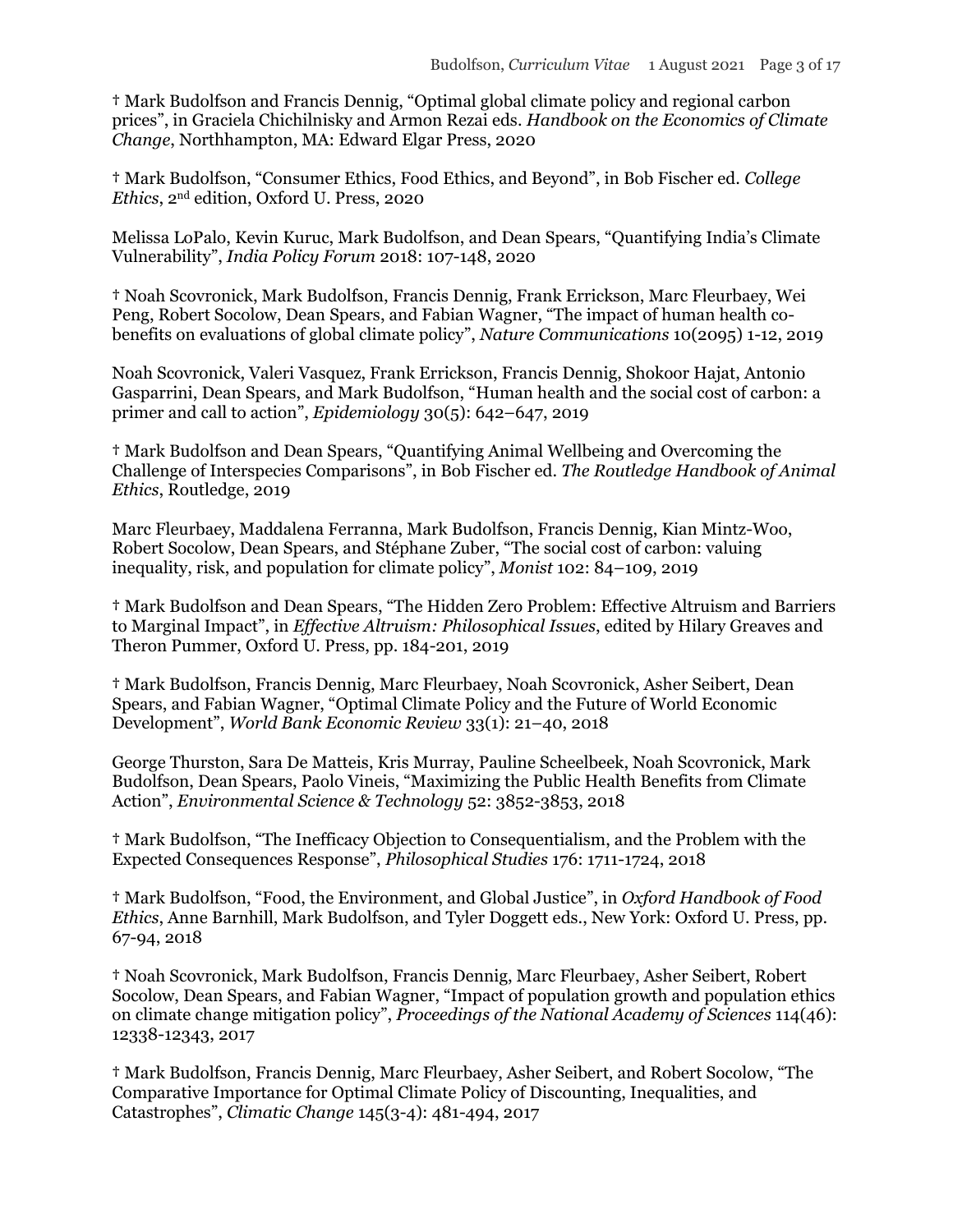**†** Mark Budolfson, "Market Failure, the Tragedy of the Commons, and Default Libertarianism in Contemporary Economics and Policy", in *Oxford Handbook of Freedom*, David Schmidtz and Carmen Pavel eds., New York: Oxford U. Press, pp. 257-282, 2017

**†** Mark Budolfson, "The Inefficacy Objection to Utilitarian Theories of the Ethics of the Marketplace", in *Food, Ethics, and Society*, Anne Barnhill, Mark Budolfson, and Tyler Doggett eds., New York: Oxford U. Press, pp. 204-210, 2016

**†** Francis Dennig, Mark Budolfson, Marc Fleurbaey, Asher Siebert, and Robert Socolow, "Inequality, climate impacts on the future poor, and carbon prices", *Proceedings of the National Academy of Sciences* 112(52): 15827-15832, 2015

**†** Mark Budolfson, "Consumer Ethics, Harm Footprints, and the Empirical Dimension of Food Choices", in *Philosophy Comes to Dinner*, Andrew Chignell, Terence Cuneo, and Matthew Halteman eds., New York: Routledge, pp. 163-181, 2015

**†** Mark Budolfson, "Is it Wrong to Eat Meat from Factory Farms? If So, Why?", in *The Moral Complexities of Eating Meat*, Ben Bramble and Bob Fischer eds., New York: Oxford U. Press, pp. 81-99, 2015. Reprinted in *Environmental Ethics*, 3rd Edition, David Schmidtz and Dan Shahar eds., New York: Oxford U. Press, 2018

**†** Mark Budolfson, "Why the Standard Interpretation of Aldo Leopold's Land Ethic is Mistaken", *Environmental Ethics* 36: 443-453, 2014

**†** Mark Budolfson, "Are there Counterexamples to Standard Views about Institutional Legitimacy, Obligation, and What Institutions We Should Aim For?", *APA Newsletter on Law and Philosophy* 14: 1-5, 2014

**†** Mark Budolfson, "Non-Cognitivism and Rational Inference", *Philosophical Studies* 153: 243– 259, 2011

#### **Forthcoming**

**†** Mark Budolfson, David Anthoff, Francis Dennig, Frank Errickson, Kevin Kuruc, Dean Spears, and Navroz Dubash, "Minimal utilitarian benchmarks for NDCs provide equity, climate, and development advantages", *Nature Climate Change*, in press (available upon request)

**†** Mark Budolfson and Dean Spears, "Does the Repugnant Conclusion have important implications for axiology or for public policy?", in Gustaf Arrhenius, Krister Bykvist, and Tim Campbell eds., *Oxford Handbook of Population Ethics*, Oxford U. Press, in press (available upon request)

#### **Revise and Resubmit**

† Mark Budolfson, Francis Dennig, Frank Errickson, Simon Feindt, Maddalena Ferranna, Marc Fleurbaey, David Klenert, Ulrike Kornek, Kevin Kuruc, Aurélie Méjean, Wei Peng, Noah Scovronick, Dean Spears, Fabian Wagner, Stéphane Zuber, "Climate action with revenue recycling: benefits for poverty, inequality, and wellbeing", revise and resubmit at *Nature Climate Change* (available upon request)

**†** Mark Budolfson, "Global Ethics and the Problem with Singer and Unger's Ethical Argument for an Extreme Duty to Provide Aid", revise and resubmit at *Journal of Ethics and Social Philosophy* (available upon request)

#### **Under Review and Working Papers**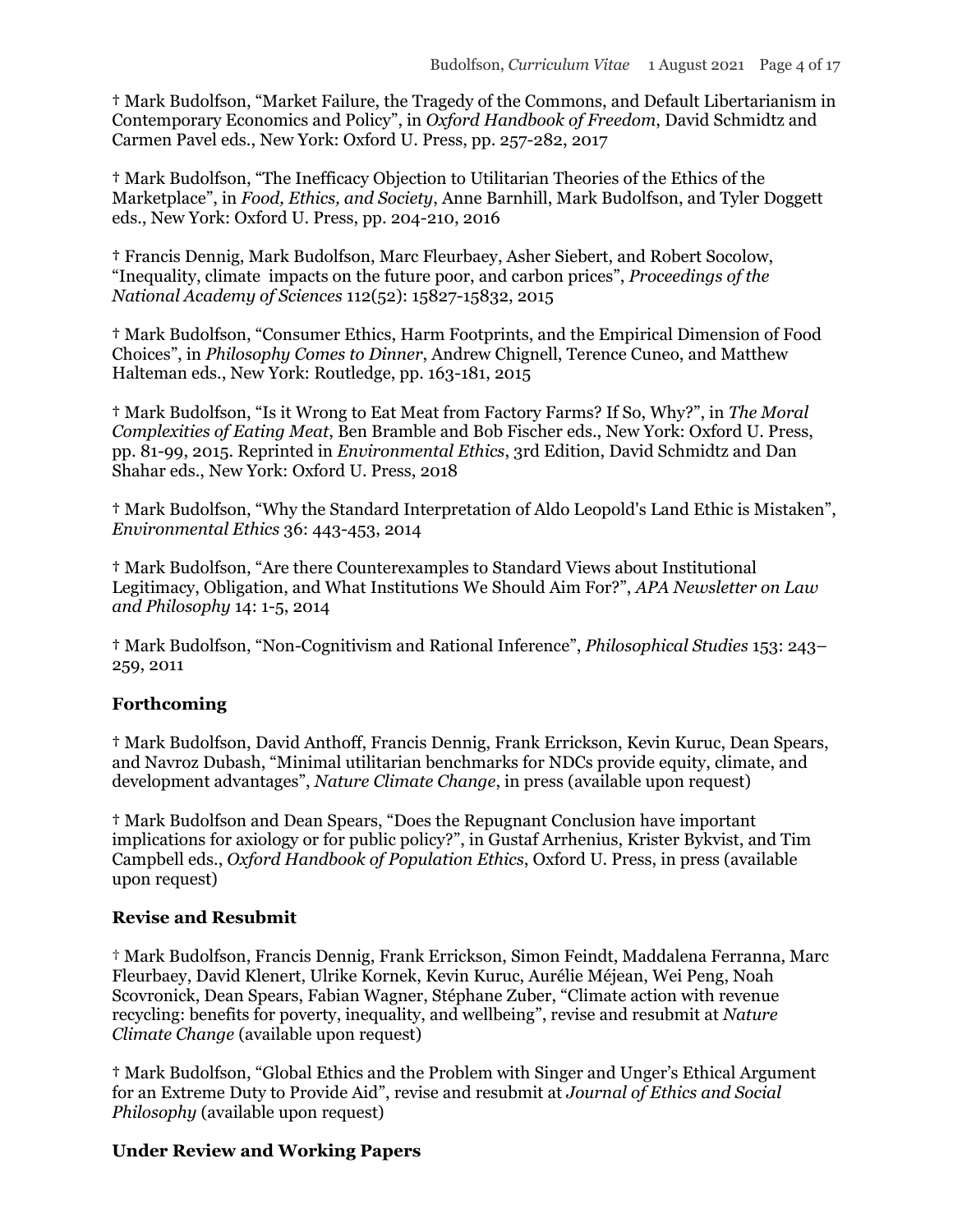**†** Mark Budolfson and Dean Spears, "Why all leading welfarist axiologies imply the repugnant conclusion: A proof" (available upon request)

**†** Mark Budolfson, "The Inefficacy Objection to Deontology: What it is, Why it is Important, and How to Respond to it" (available upon request)

**†** Mark Budolfson and Dean Spears, "An impossibility result for decision-making under moral uncertainty" (available upon request)

**†** Mark Budolfson, "Collective Action, Climate Change, and the Ethical Significance of Futility" (available upon request)

**†** Mark Budolfson, "Why Morality and Other Forms of Normativity are Sometimes Dramatically Directly Collectively Self-Defeating" (available upon request)

### **Work in Progress**

† Mark Budolfson and Dean Spears, *Population and Wellbeing* (book manuscript)

**†** Mark Budolfson, "More Arguments for Inefficacy", (slides available upon request)

**†** Mark Budolfson, Francis Dennig, Frank Errickson, Noah Scovronick, "Do health co-benefits alone warrant strong climate policy?" (available upon request)

**†** Mark Budolfson, Francis Dennig, Frank Errickson, Marc Fleurbaey, Wei Peng, Noah Scovronick, Robert Socolow, Dean Spears, and Fabian Wagner, "Inequality in air pollution cobenefits: impacts on optimal policy when health disparities are taken into account" (in preparation)

### **E D I T E D B O O K S**

### **Published**

**†** Mark Budolfson, Tristram McPherson, and David Plunkett eds., *Philosophy and Climate Change*, New York: Oxford U. Press, 2021 (Book includes 16 chapters, each peer reviewed, with co-authored introduction by co-editors)

† Anne Barnhill, Mark Budolfson, and Tyler Doggett eds., *Oxford Handbook of Food Ethics*, New York: Oxford U. Press, 2018 (Book length is 816 pages, with 35 original peer reviewed chapters)

### **T E X T B O O K S**

### **Published**

**†** Anne Barnhill, Mark Budolfson, Tyler Doggett authors and eds., *Food, Ethics, and Society*, New York: Oxford U. Press, 2016 (Book length is 672 pages, which includes 235 pages of original content by co-authors)

### **SHORT COMMENTS**

### **Published**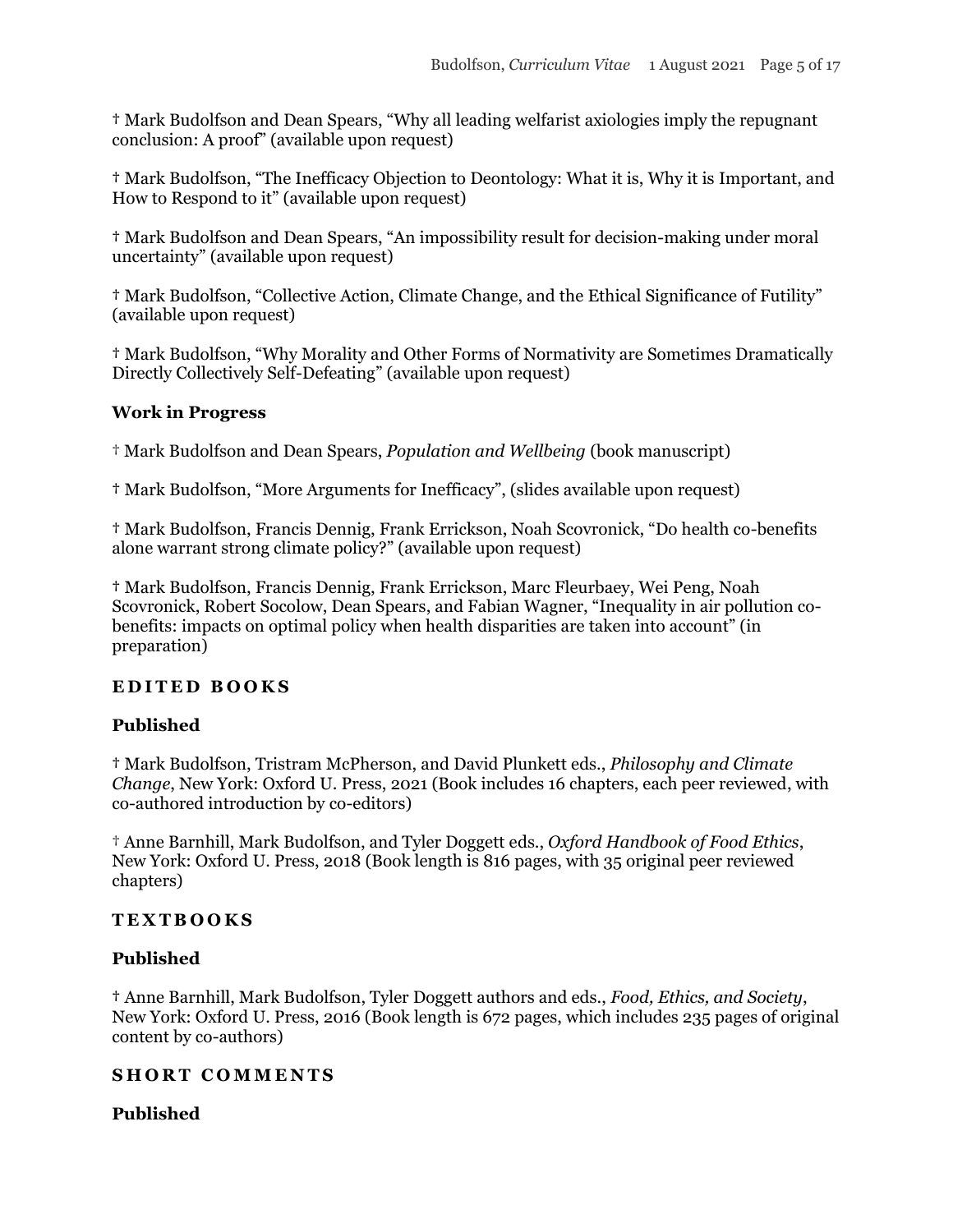**†** Mark Budolfson, "Self-Defense, Harm to Others, and Reasons for Action in Global Collective Action Problems", *Ethics, Policy & Environment* 17: 31-34, 2014

#### **N O N - P E E R R E V I E W E D P U B L I C A T I O N S**

### **P O L I C Y B R I E F S**

#### **Delivered**

**†** Mark Budolfson, Francis Dennig, Maddalena Ferranna, Marc Fleurbaey, Noah Scovronick, Robert Socolow, Dean Spears, Fabian Wagner, "Relevant parameters for the determination of the social cost of carbon", World Bank Carbon Pricing Leadership Coalition, 2016

### **V O L U M E I N T R O D U C T I O N S**

#### **Published**

**†** Mark Budolfson, Tristram McPherson, and David Plunkett, "Introduction", *Philosophy and Climate Change*, New York: Oxford U. Press, pp. 1-8, 2021

**†** Anne Barnhill, Mark Budolfson, and Tyler Doggett, "Introduction", *Oxford Handbook of Food Ethics*, New York: Oxford University Press, pp. 1-25, 2018

### **P R E S E N T A T I O N S**

#### **\*\* denotes presentations that were both peer reviewed and competitive**

"Is a carbon tax the best response to climate change?" Case Western U. Liberty, Property, and Pollution Conference (October 2021)

"Improving the valuation of nature: Valuing ecosystems, animal welfare, and human welfare in policy and decision models" Paris School of Economics Ecosystems Conference (October 2021)

"Regional Carbon Pricing, and Other Policies to Promote Equity and Wellbeing" Boston U. Climate Economics Conference (July 2021)

"Climate policy, health, and international equity" U. of Pennsylvania Perry World House (May 2021)

"Climate policy, health, and international equity" Rutgers U. Center for Environmental Exposures and Disease (CEED) (May 2021)

"Climate policy, health, and international equity" U. of Pennsylvania Kleinman Center for Energy Policy (April 2021)

"Quantifying animal welfare" Institute for Futures Studies Animal Welfare Conference, Sweden (December 2020)

"Recent work on ethics and difference-making" American Philosophical Association Central Division Meeting (February 2020)

\*\* "Improving Effective Altruism: Evaluating the ethical and empirical assumptions of the leading arguments in global ethics" Texas State U. Dept. of Philosophy (February 2020)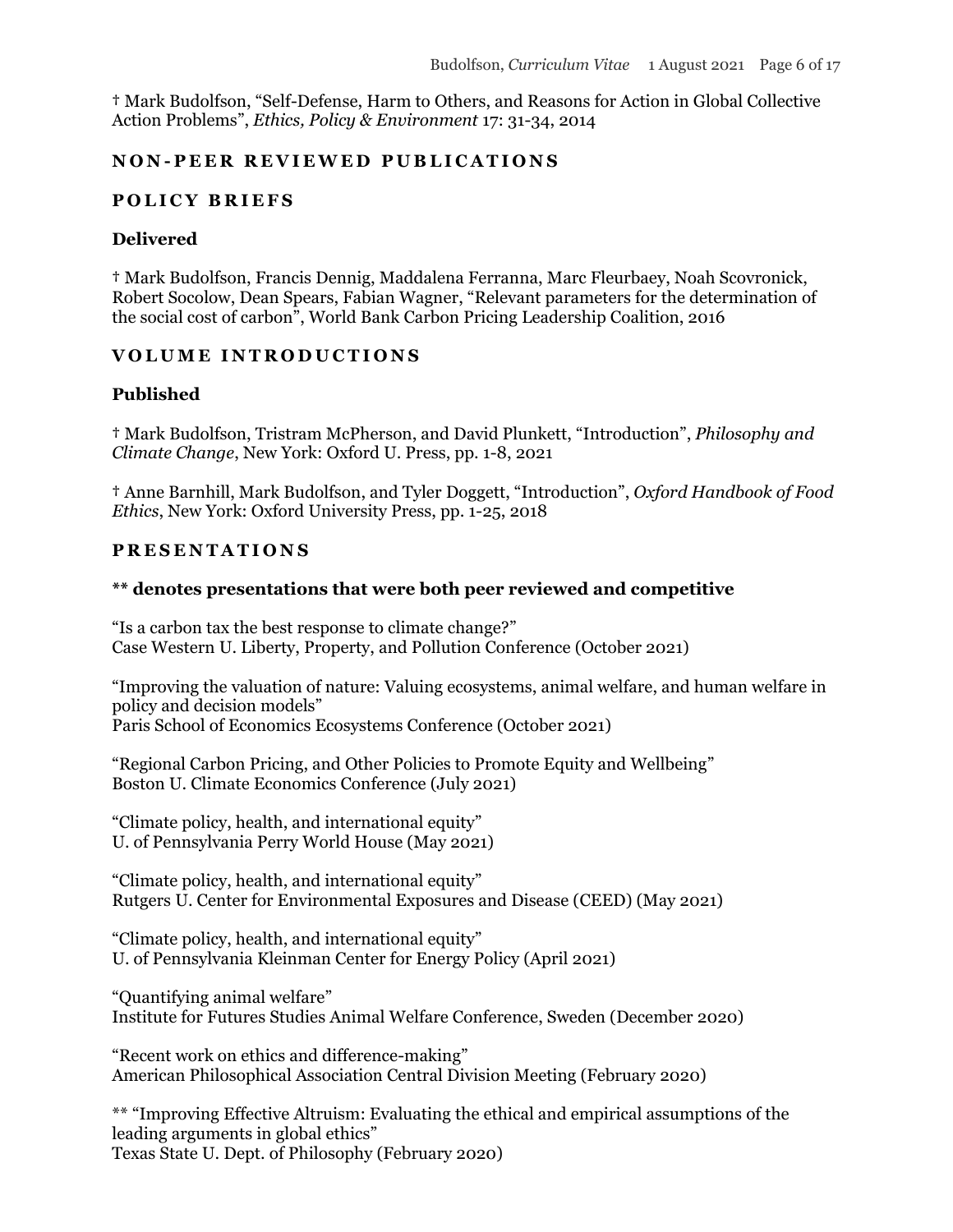\*\* "Improving Effective Altruism: Evaluating the ethical and empirical assumptions of the leading arguments in global ethics" Arizona State U. Dept. of Philosophy (February 2020)

\*\* "Quantifying environmental justice and wellbeing in climate, health, and other areas of policy analysis"

Rutgers U. Dept. of Environmental and Occupational Health (November 2019)

"Improving the valuation of nature: Valuing ecosystems, animal welfare, and human welfare in policy and decision models"

Duke U. Center for Law, Economics, and Public Policy, Animals and Social Welfare Conference (November 2019)

"Quantifying environmental justice and wellbeing in climate, health, and other areas of policy analysis"

Columbia U. and Sciences Po Paris, Science-based Policy and Democratic Deliberation Conference (October 2019)

\*\* "Quantifying environmental justice and wellbeing in climate, health, and other areas of policy analysis"

Emory U. Dept. of Environmental Health (September 2019)

"Improving Effective Altruism: Evaluating the ethical and empirical assumptions of the leading arguments in global ethics" Australian National U. Poverty and Feasibility Conference (August 2019)

"Developing policy-relevant population ethics, quantifying animal wellbeing and estimating optimal tradeoffs against human wellbeing, and integrating the results into policy analysis for climate change and beyond" Australian National U. Philosophy Dept. (July 2019)

"Integrating social welfare functions into policy analysis to value aversion to racial, gender, and other subgroup disparities in income and health, and animal welfare and ecosystems" Princeton U. Climate and Sustainable Development Conference, Woodrow Wilson School of Public and International Affairs (May 2019)

"Improving the valuation of nature: Valuing ecosystems, animal welfare, and human welfare in policy and decision models"

U. of Montreal Centre de recherche en éthique Animals Conference (May 2019)

"Integrating social welfare functions into policy analysis to value animal welfare and ecosystems, and aversion to racial, gender, and other subgroup disparities in income and health" U. Massachusetts Amherst Dept. of Economics (April 2019)

"Integrating social welfare functions into policy analysis to value animal welfare and ecosystems, and aversion to racial, gender, and other subgroup disparities in income and health" Paris School of Economics, IAMs and Ethics Conference (March 2019)

"Improving the valuation of nature: Valuing ecosystems, animal welfare, and human welfare in policy and decision models"

*Politics, Philosophy, and Economics* Conference on Population, Public Policy, and Climate Change (March 2019)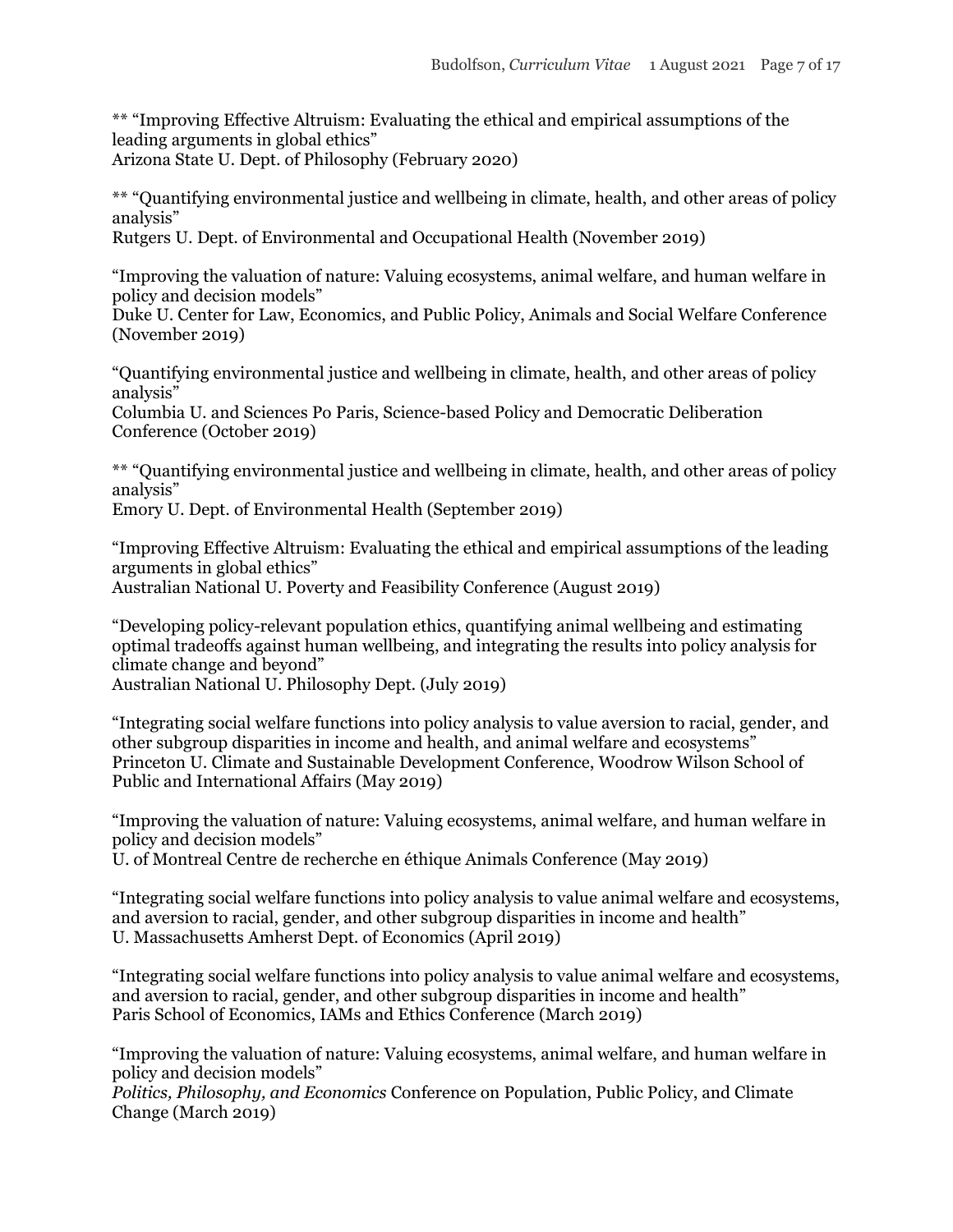"Improving the valuation of nature: Valuing ecosystems, animal welfare, and human welfare in policy and decision models"

Harvard U. Safra Center Faculty Seminar (March 2019)

"Complicity, Moral Debt, and Compensation: Objections to a Common Form of Argument in Ethics and Political Philosophy"

Hebrew U. Conference on Collective and Temporally Extended Rights and Wrongs (February 2019)

\*\* "Improving Effective Altruism: Evaluating the ethical and empirical assumptions of the leading arguments in global ethics"

London School of Economics Dept. of Logic, Philosophy, and Scientific Method (January 2019)

"Improving Effective Altruism: Evaluating the ethical and empirical assumptions of the leading arguments in global ethics"

Keynote, Bowling Green U. Graduate Philosophy Conference (November 2018)

"Income Inequality, Population Ethics, and Other Important Determinants of the Social Cost of Carbon and Climate Ethics Beyond Discount Rates" East Carolina University Economics Department (October 2018)

"Improving the valuation of nature: Valuing ecosystems, animal welfare, and human welfare in policy and decision models" Santa Fe Economics and Philosophy Workshop (August 2018)

\*\* "Improving the valuation of nature: Valuing ecosystems, animal welfare, and human welfare in policy and decision models"

Institute for Future Studies Stockholm, Conference on the size of future and current generations and climate change: perspectives from demography, population ethics, and environmental studies (May 2018)

\*\* "Improving the valuation of nature: Valuing ecosystems, animal welfare, and human welfare in policy and decision models"

American Philosophical Association, Pacific Meeting, non-main program International Society for Environmental Ethics session (April 2018)

"Collective Action and Social Norms" Philosophy, Politics, and Economics Society Annual Meeting (March 2018)

"Improving the valuation of nature: Valuing ecosystems, animal welfare, and human welfare in policy and decision models"

Texas State U. Ethics Workshop (February 2018)

"Income Inequality, Population Ethics, and Other Important Determinants of the Social Cost of Carbon and Climate Ethics Beyond Discount Rates" U. of Montreal Centre de recherche en éthique (CRÉ) (December 2017)

"Improving the valuation of nature: Valuing ecosystems, animal welfare, and human welfare in policy and decision models"

U. of Graz Climate Change Economics Work in Progress Panel (July 2017)

"Improving the valuation of nature: Valuing ecosystems, animal welfare, and human welfare in policy and decision models"

U. of Montreal Centre de recherche en éthique Environmental Ethics Conference (May 2017)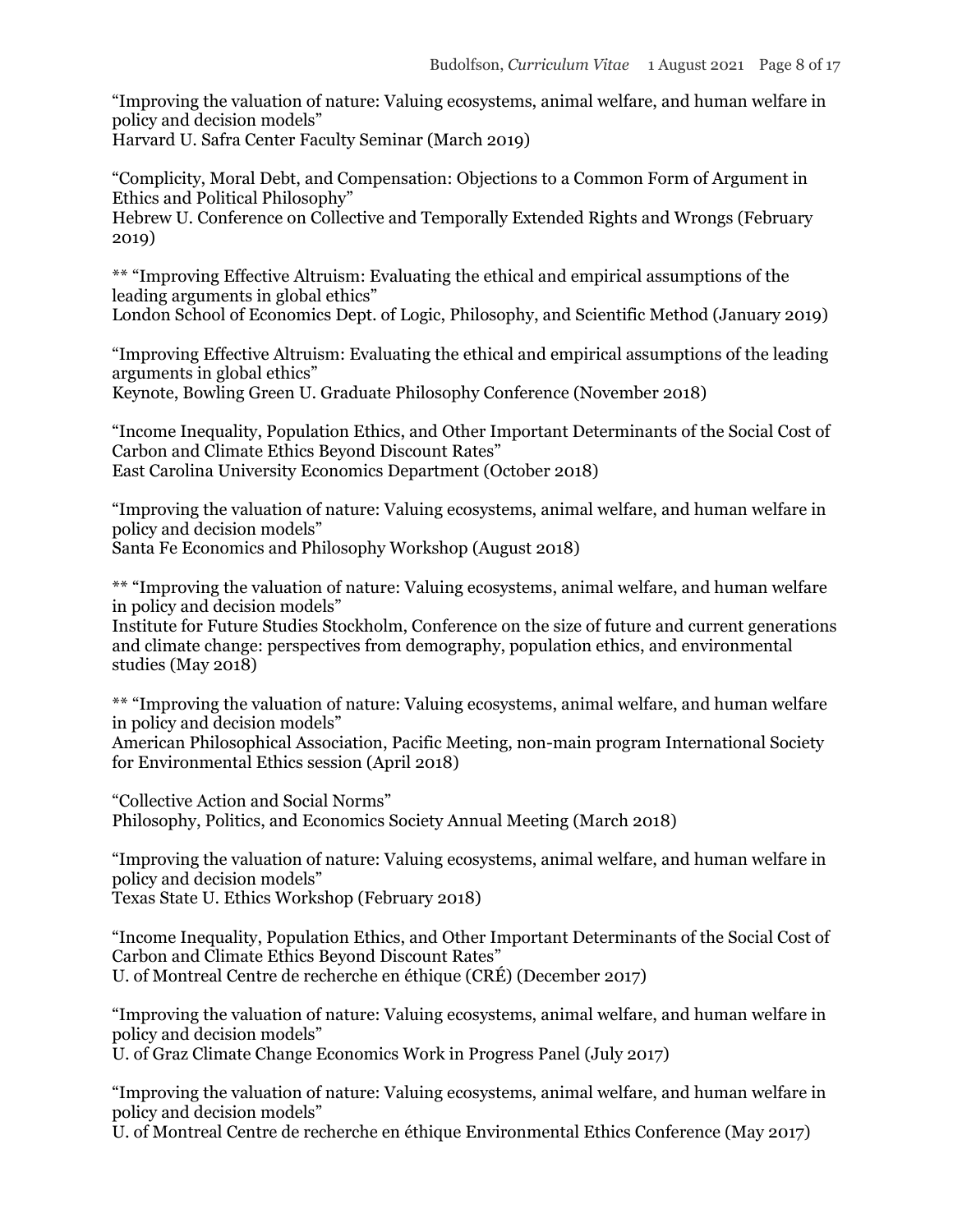"More Arguments for Inefficacy" American Philosophical Association, Pacific Meeting, Symposium (April 2017)

"Impact of population growth and population ethics on climate change mitigation policy" Princeton U. Climate Futures Initiative Workshop on Climate Change Economics (March 2017)

"Food, the Environment, and Global Justice" Southern Methodist U. Food Ethics Conference (March 2017)

"The 10th Anniversary of the *Stern Review*: Beyond the Discounting Debate in Climate Models" Philosophy, Politics, and Economics Society Annual Meeting (March 2017)

"Complicity, Moral Debt, and Compensation: Objections to a Common Form of Argument in Ethics and Political Philosophy" Dartmouth College and U. of Vermont Annual Philosophy Conference (March 2017)

"Epistemological and Ethical Critiques of Global Ethics" Georgetown U. Workshop on Methodology in Applied Ethics (February 2017)

\*\* "Optimal Climate Policy and the Future of World Economic Development" NEUDC Development Economics Conference at MIT (November 2016)

"Alcohol, Sex, and Consent" U. of Connecticut Panel on Consent (September 2016)

"Political Realism, Feasibility Wedges, and Opportunities for Collective Action on Climate Change" Australasian Association of Philosophy Conference (July 2016)

"Political Realism, Feasibility Wedges, and Opportunities for Collective Action on Climate Change"

Princeton U. Philosophy and Climate Change Conference (May 2016)

\*\* "Global Justice, Political Realism, and Global Collective Action on Climate Change" U. of Nottingham ESRC Climate Ethics and Economics Conference (April 2016)

\*\* "Effective Altruism, Marginal Impact, and Organizational Structure" St. Andrews U. Effective Altruism Conference (March 2016)

"Inequalities, Climate Vulnerabilities, and Justice: How Ethicists and Economists Can Work Together to Improve IAMs" MIT Political Theory Workshop (February 2016)

"Inequalities, Climate Vulnerabilities, and Justice: How Ethicists and Economists Can Work Together to Improve IAMs" Monash U. Department of Philosophy (2015)

"Complicity, Moral Debt, and Compensation: Objections to a Common Form of Argument in Ethics and Political Philosophy" Australian National U. Ethics, Law, and Political Philosophy Seminar (2015)

"Complicity, Moral Debt, and Compensation: Objections to a Common Form of Argument in Ethics and Political Philosophy" Australasian Association of Philosophy Annual Meeting (2015)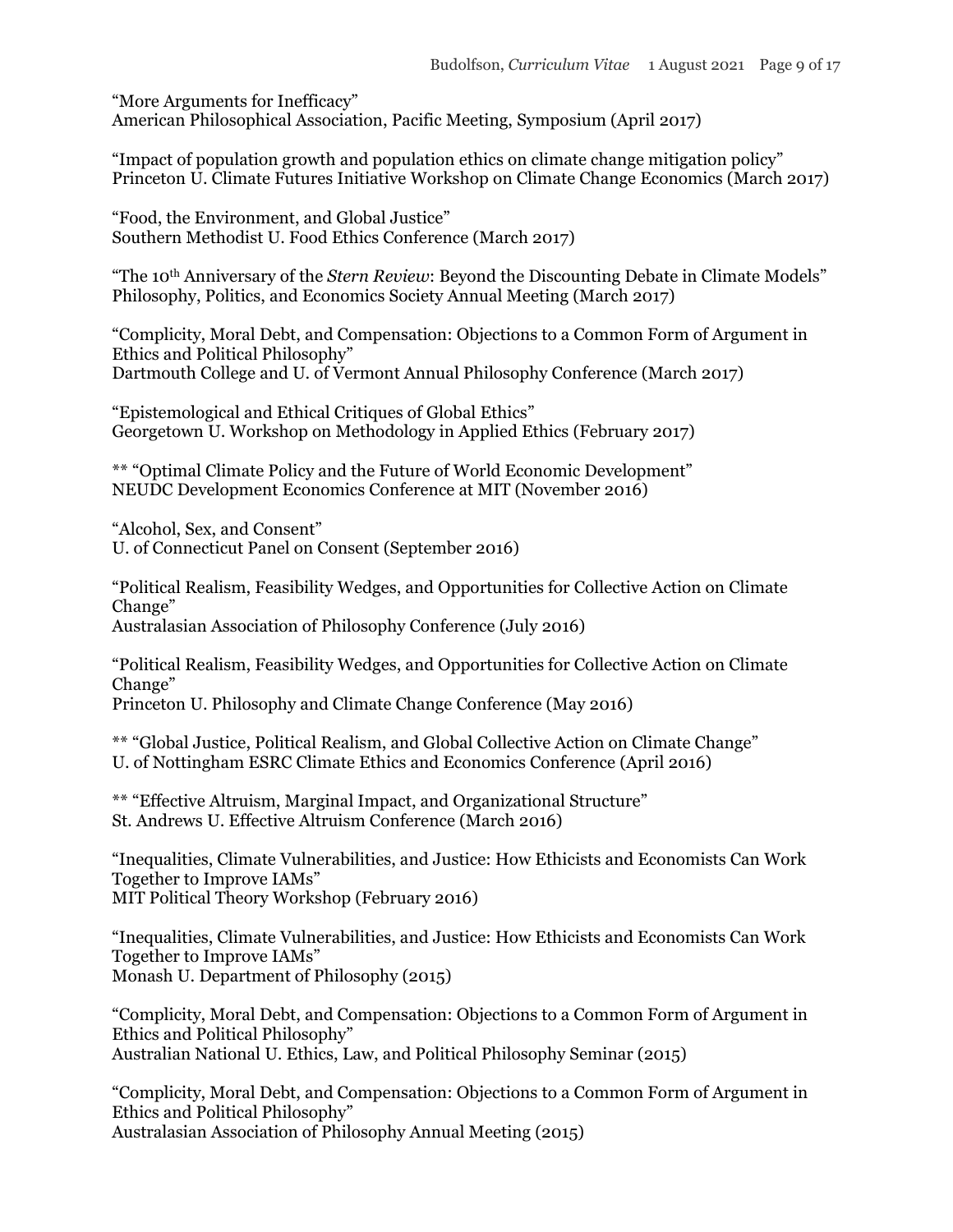\*\* "Inequality, climate impacts on the future poor, and carbon prices" U. of Graz Symposium on Climate Ethics and Economics (2015)

"Complicity, Moral Debt, and Compensation: Objections to a Common Form of Argument in Ethics and Political Philosophy" Princeton U. Workshop in Normative Philosophy (2015)

\*\* "The Utilitarian Virtues of Boring Low-Hanging Fruit, Even for Multi-Million Dollar Pro-Social Investments – and Implications for Philanthropy Advisors and Institutions" Stanford U. Center on Philanthropy and Civil Society Conference Giving for Global Poverty Relief: Ethical and Empirical Dimensions (2015)

"Complicity, Moral Debt, and Compensation: Objections to a Common Form of Argument in Ethics and Political Philosophy" American Philosophical Association, Pacific Meeting, non-main program session on consumer ethics (2015)

\*\* "Business Ethics, Collective Action, and the Imperative for Ethical Innovation" U. of Pennsylvania Wharton School, Department of Legal Studies and Business Ethics (2015)

"Consumer Ethics and Harm Footprints" U. de Barcelona (2014)

"Individual Freedom and the Tragedy of the Commons" U. of Arizona Oxford Freedom Workshop (2014)

"Competing Values and Policy Choices: A Framework for Thinking about Ethics, Energy Policy, and Carbon Capture and Storage Policy" 12th International Conference on Greenhouse Gas Control Technologies (2014)

"Should the USA Make Unilateral Emissions Greenhouse Gas Emissions Reductions? How to be a Leader without being a Sucker" European Political Science Association Annual Conference (2014)

"Should the USA Make Unilateral Emissions Greenhouse Gas Emissions Reductions? How to be a Leader without being a Sucker"

U. of California Berkeley Goldman School of Public Policy, Center for Environmental Policy (2014)

\*\* "You Don't Make a Difference: The Inefficacy Objection to Act Consequentialism and the Problem with the Singer/Norcross/Kagan Reply" American Philosophical Association, Pacific Meeting, Colloquium (2014)

"Is it Wrong to Eat Meat from Factory Farms? If So, Why?" American Philosophical Association, Pacific Meeting, non-main program session in preparation for the Oxford U. Press volume *Stirring the Pot: The Moral Complexities of Meat-Eating* (2014)

\*\* "The Ethics of Not Making a Difference" U. of Vermont Philosophy Department (2014)

"Should the USA Make Unilateral Emissions Greenhouse Gas Emissions Reductions? How to be a Leader without being a Sucker" American Philosophical Association, Eastern Meeting, non-main program session on environmental ethics and emissions reductions (2013)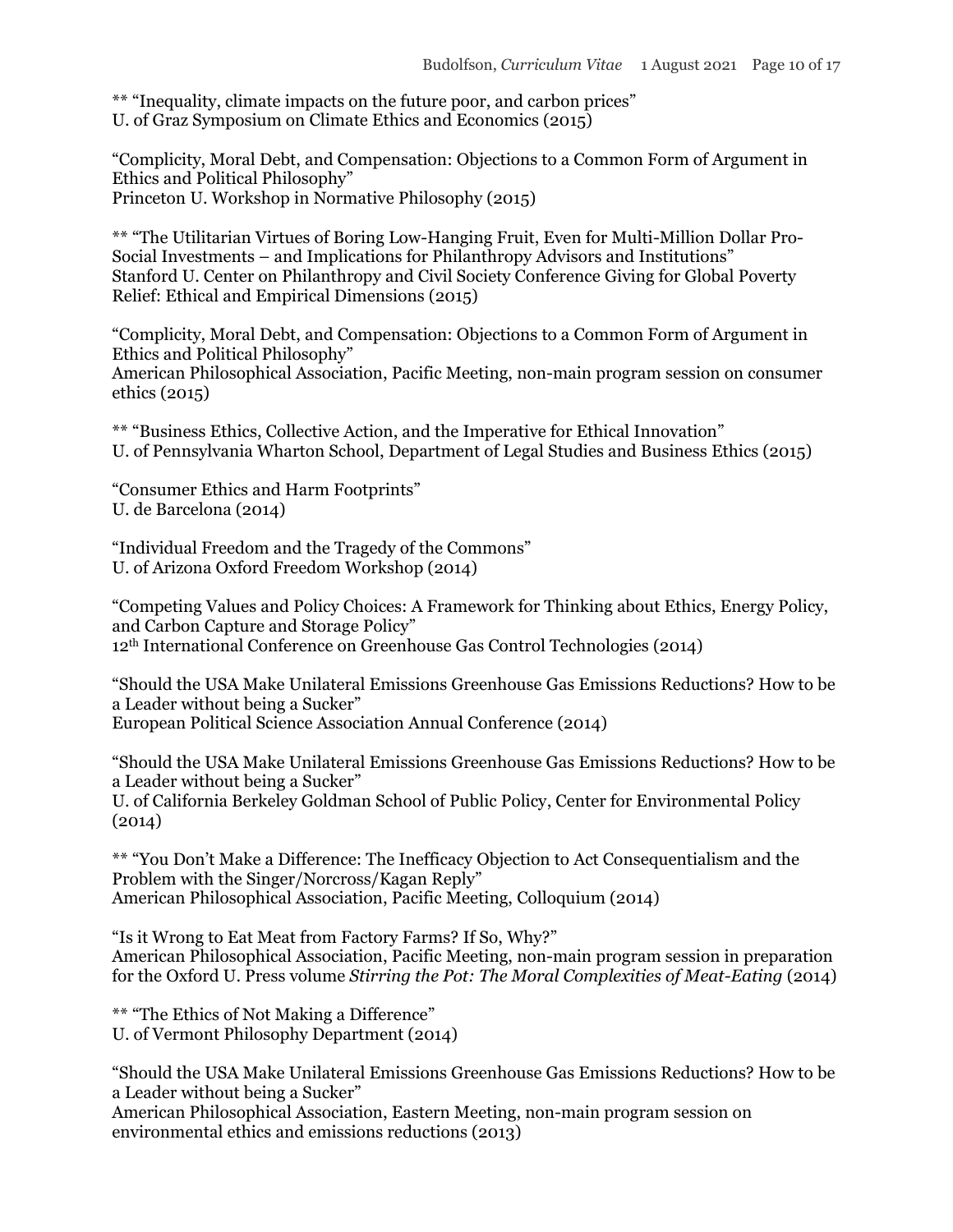"The Ethics of the Marketplace and a Surprisingly Deep Question for Normative Theory: What are Consumers Required to do When Products are Produced in Morally Objectionable Ways?" U. of Vermont Ethics Reading Group (2013)

"Ethics in an Energy Crisis: What Should We Do When Current Needs Conflict with Long-Term Sustainability?", with Blake Francis and Hyunseop Kim Stanford U. Energy Seminar (2013)

"Individual Freedom and the Tragedy of the Commons" Dartmouth College Philosophy Department (2013)

"Collective Action, Climate Change, and the Ethical Significance of Futility" Stanford U. Political Theory Workshop (2013)

#### **Invited Comments, Panel Discussions, Working Groups, and Presentations to Courses**

"Environmental Justice and Ethics in Environmental Health Sciences" Presentation and instruction of a 40 person Rutgers U. course on environmental health (September 2020, March 2021, November 2021)

"Environmental Justice and Ethics in Environmental Health Sciences" Presentation and instruction of a 25 person Rutgers U. MPH course on global public health (April 2021)

"Quantifying environmental justice and wellbeing in climate, health, and other areas of policy analysis"

Presentation to a 60 student U. Vermont course on human health and the environment (November 2019)

Comments on Artificial Intelligence and the Responsibilities of Business Bentley U. Global Business Ethics Teaching Workshop and Symposium (May 2019)

Opening remarks on Technology and other New Frontiers for Corporate Responsibility Harvard Business School conference on Business Ethics in Digital Age (April 2019)

Comments on Paul Kelleher on Climate Change Economics U. of Wisconsin Climate Change Economics Workshop (April 2019)

Working Group on Climate Change Economics Princeton U. Climate Futures Initiative (July 2018)

"Evaluating Arguments for Giving to Charities and 'Effective Altruism'" Presentation to a large capacity Princeton U. introduction to ethics course (February 2018)

Working Group on Animal Charity Evaluation Animal Charity Evaluators Workshop (September 2017)

Comments on Cheryl Abbate on Valuing Nonhuman Animals in a Nonideal World Society for the Study of Ethics and Animals, Rocky Mountain Ethics Congress (August 2017)

Working Group on Climate Change Economics Princeton U. Climate Futures Initiative (June 2017)

"Food, Sustainability, and Global Justice"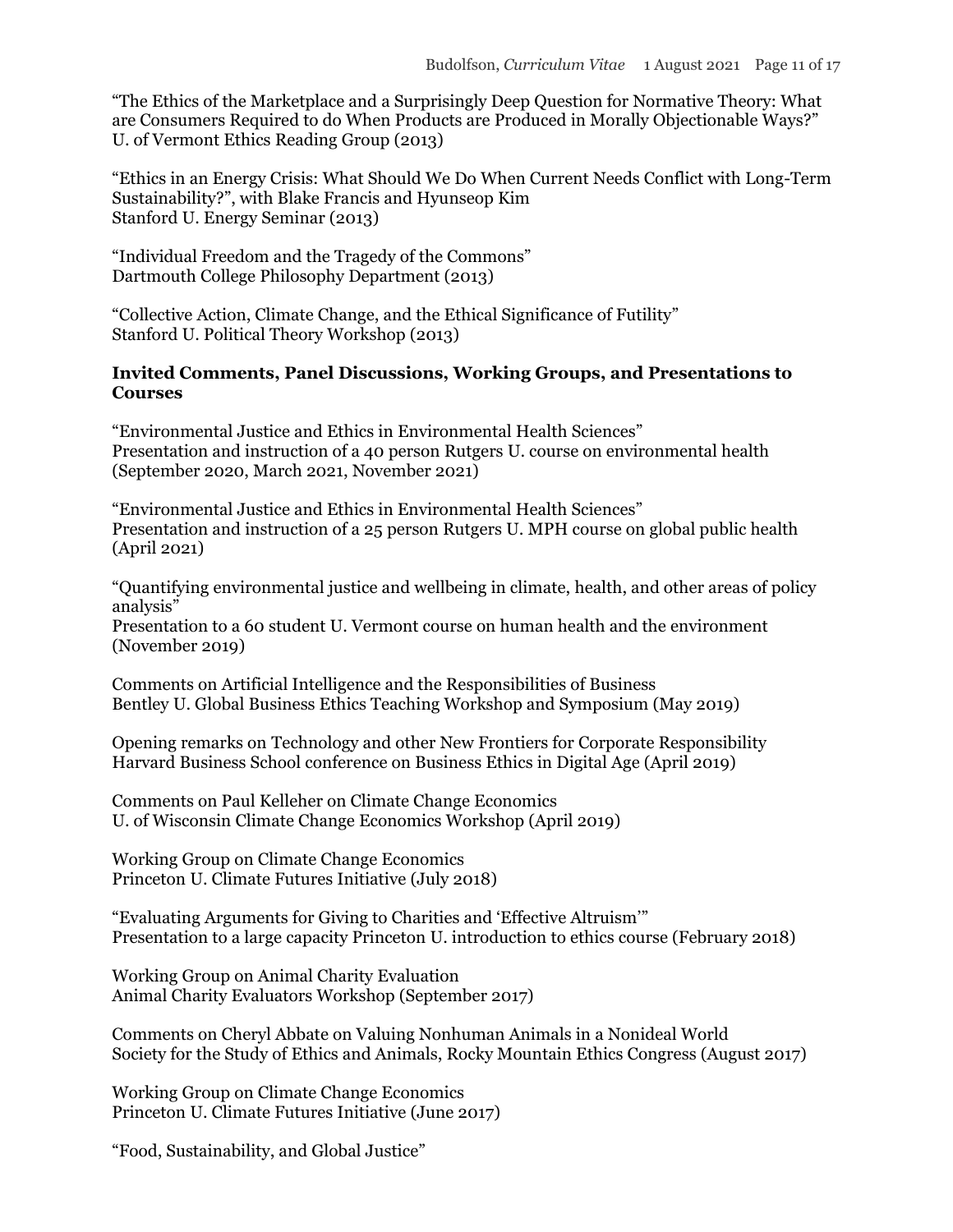Presentation to a large capacity Princeton U. course on environment, sustainability, and the food-water-climate nexus (March 2017)

Comments on Torfinn Harding et al. on the economics of land use regulation on deforestation NEUDC Development Economics Conference at MIT (November 2016)

"Domestic Energy Policy and Justice" Presentation to a course at the Indian Institute of Technology Delhi (August 2016)

Panel Discussion on Equity and Models in Climate Economics and Policy Duke U. Climate Ethics and Economics Workshop (March 2016)

Comments on Anja Karnein on Climate Change and Justice Between Generations Princeton U. DeKamp Bioethics Seminar (2015)

"Global Ethics and Singer's Argument for an Extreme Duty to Provide Aid" Presentation to a Dartmouth College ethics class (2015)

Comments on David Plunkett on Conceptual Ethics and Contemporary Theories of Justice Stanford U. Conceptual Ethics Conference (2014)

Comments on Alex Levitov on Realist Theories of Legitimacy Stanford U. Political Theory Workshop (2014)

Comments on Dan Jacobson on Mill on Free Speech Philosophy Mountain Workshop (2014)

"Environmental Ethics, Collective Action, and Making a Difference" Presentation to a Dartmouth College course on food ethics (2013)

"An Imperative for Ethical Innovation, and Problems with 'Doing Well by Doing Good'" Presentation to a Stanford U. course on business ethics (2013)

Comments on the documentary film *Gasland* Stanford U. Environmental Humanities Project (2013)

Comments on Brian Coyne on the Legitimacy of International Institutions Stanford U. Political Theory Workshop (2012)

### **T E A C H I N G**

#### **Courses for which I served as Primary Instructor, Undergrad unless noted**

Rutgers U. Center for Population-Level Bioethics and School of Public Health

Spring 2021 Public Health Research Ethics (PhD Required Course)

Australian National U. Dept. of Philosophy

| Spring 2020 | Climate Change: Economics, Ethics, and Population |  |  |
|-------------|---------------------------------------------------|--|--|
|             |                                                   |  |  |

U. of Vermont Dept. of Philosophy, and Food Systems Graduate Program

| Fall 2019      | <b>Effective Altruism and the Environment</b> |
|----------------|-----------------------------------------------|
| Fall 2019 (x2) | Introduction to Ethics                        |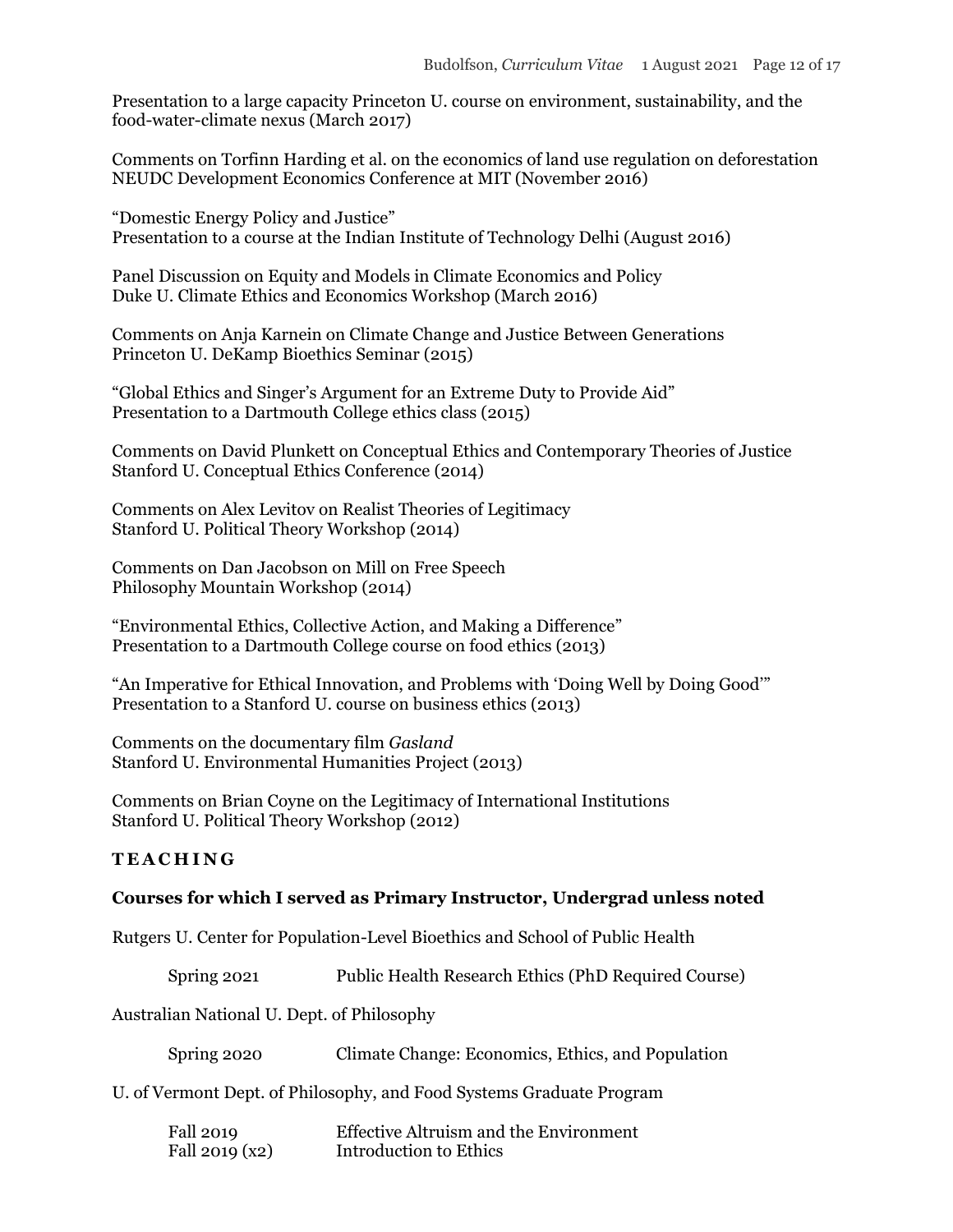| Fall 2017       | Food, Ethics, and Global Society (PhD Required Course) |
|-----------------|--------------------------------------------------------|
| Fall $2017(x2)$ | Ethics of Eating                                       |
| Spring 2017     | <b>Environmental Ethics</b>                            |
| Spring 2017     | <b>Ethics of Eating</b>                                |
| Fall 2016       | Food, Ethics, and Global Society (PhD Required Course) |
| Fall 2016       | Ethics of Eating                                       |

Stanford U. Dept. of Philosophy, and Dept. of Public Policy, and Center for Ethics in Society

| Spring 2014    | Collective Action: Ethics and Policy (Graduate and Undergrad)     |
|----------------|-------------------------------------------------------------------|
| Spring 2014    | Sustainable Food Solutions; Co-Instructor w/ Priya Fielding-Singh |
| Winter 2012-13 | Collective Action: Ethics and Policy (Graduate and Undergrad)     |

### U. of Arizona Dept. of Philosophy

| Spring 2012 | Environmental Philosophy; Co-Instructor with David Schmidtz |  |  |
|-------------|-------------------------------------------------------------|--|--|
|             |                                                             |  |  |

Northern Arizona U. Dept. of Philosophy (taught while PhD student at Princeton U.)

| <b>Political Philosophy</b>                                  |
|--------------------------------------------------------------|
| <b>Introduction to Ethics</b>                                |
| Business, Ethics, and Society: Philosophy of the Marketplace |
| <b>Introduction to Ethics</b>                                |
| Health Care Ethics (online course)                           |
| Argument Analysis (online course)                            |
| <b>Health Care Ethics</b>                                    |
| Introduction to Logic                                        |
| <b>Argument Analysis</b>                                     |
| <b>Introduction to Ethics</b>                                |
| Metaethics                                                   |
| <b>Political Philosophy</b>                                  |
|                                                              |

## **Thesis Committees and Independent Studies**

Rutgers U.

| $2021 -$ | PhD Dissertation Committee for Harisan Nasir (Public Health) |
|----------|--------------------------------------------------------------|
| $2021 -$ | PhD Dissertation Committee for Kyungdo Lee (Public Health)   |
| $2020 -$ | PhD Dissertation Committee for Tyler John (Philosophy)       |

U. of Vermont

| 2019-2020 | Senior Thesis Committee for Courtney Brady (Economics)    |
|-----------|-----------------------------------------------------------|
| 2019      | Senior Thesis Committee for Rebecca Straubing (Economics) |
| Fall 2017 | Independent Study with Emily Daroga (Philosophy)          |
| Fall 2016 | Independent Study with David Clancy (Philosophy)          |

### Stanford U. Center for Ethics in Society

| 2013-14 | Senior Thesis Advisor for Claire Zabel                        |
|---------|---------------------------------------------------------------|
|         | Co-Advisor with Ken Caldeira (Global Ecology)                 |
|         | Zabel was awarded the Cook Prize for the Best Ethics Thesis   |
| 2012-13 | Senior Thesis Advisor for Margaret Hayden                     |
|         | Co-Advisor with Tanya Luhrmann (Anthropology)                 |
|         | Hayden was awarded the Firestone Medal for Outstanding Thesis |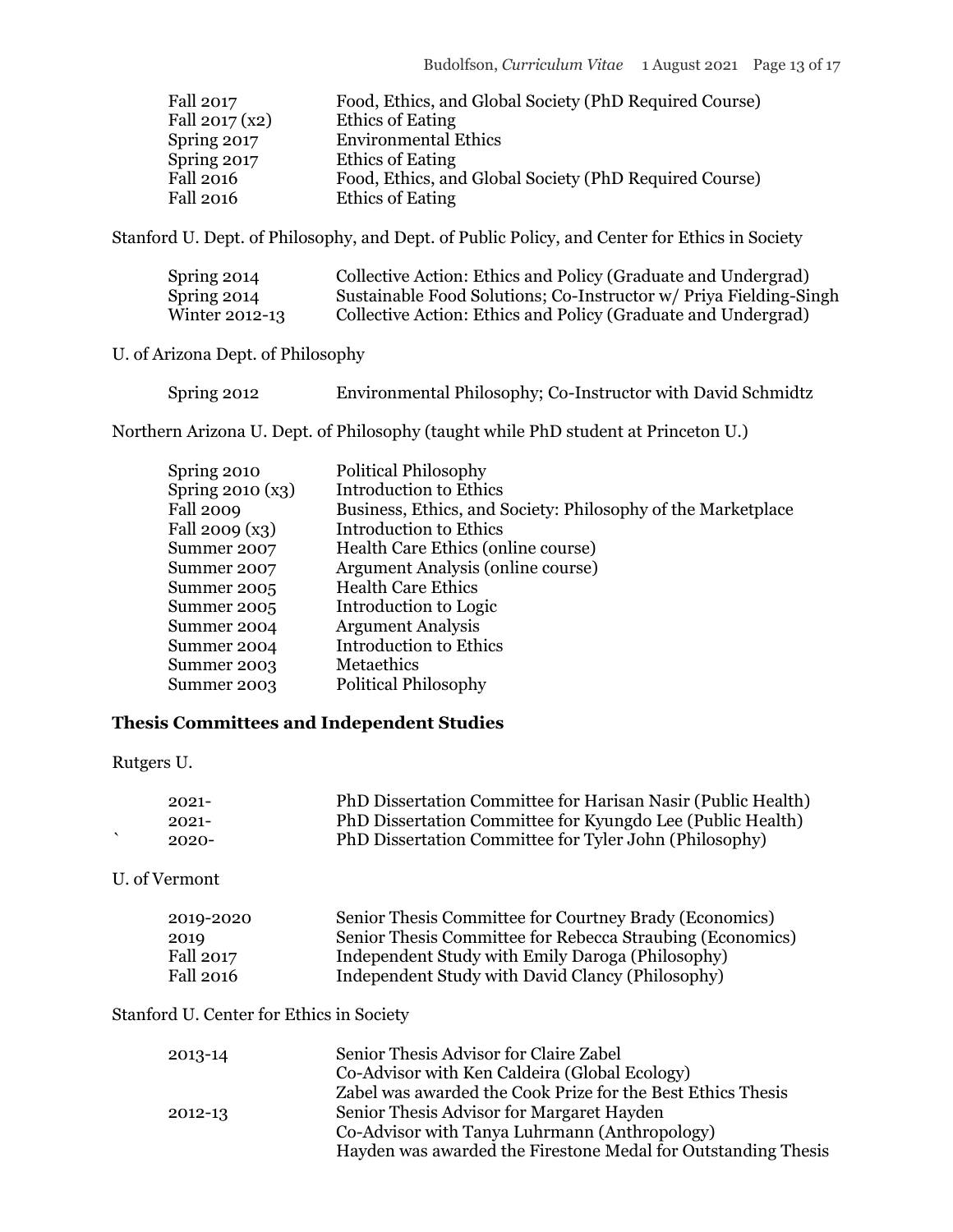(one of 26 at Stanford in 2013), and was named a Rhodes Scholar 2012-13 Senior Thesis Advisor for J. Kovacs-Goodman Co-Advisor with Grant Parker (Classics)

#### **S E R V I C E**

Section Editor for Ethics and Normative Dimensions, Member of Editorial Board, *Plos Climate*, 2021-present

Faculty Advisor, Bioethics Society, Rutgers U., 2020-present

Faculty Advisor, *Rutgers Journal of Bioethics*, 2020-present

Faculty Affiliate, Gund Institute for Environment, U. of Vermont, 2018-present

Co-Organizer, annual food systems conference, U. of Vermont, 2016-2020

C0-Convener, American Geophysical Union (AGU) session on links between climate, equity, and development, AGU Fall Meeting, December 2019

Co-Convener, Moral, Social and Political Theory (MSPT) Seminar, Australian National U., June 2019-August 2019

Co-Organizer, Business Ethics and Technology Conference, Harvard U., secured ~\$15,000 funding for travel and other expenses for 9 speakers, April 2019

Lead faculty designer of an interdisciplinary major in Philosophy, Politics, and Economics for U. of Vermont, 2016-2020

Member, Food Systems graduate admissions committee, U. of Vermont, 2016-2020

Member, Food Systems graduate program curriculum mapping committee, U. of Vermont, 2017

Member, Food Systems strategic directions committee, U. of Vermont, 2016-2018

Member, Food Systems steering committee, U. of Vermont, 2016-2018

Founder and Leader, *Topics in Ethics Series*, discussion series for residents of Burlington, VT nursing home, 2017-2018

Co-Designer of interactive climate change policy website for Princeton Climate Futures Initiative, most of the work was done in 2015-2017

Co-Organizer, Climate Change Conference, Princeton U., secured over \$25,000 funding for travel and other expenses for 15 speakers, associated with Oxford University Press volume, May 2016

International Panel on Social Progress (IPSP), Research Coordinator, assisted with selection and invitation of the international panel of lead authors (over 200) and assisted with management of international conference for the authors in Istanbul (2015), IPSP is an interdisciplinary report on social progress, website: www.ipsp.org, 2014-2015

Co-President, Stanford U. Food Forum, secured funding for large public lectures by speakers such as Marion Nestle, and organized monthly small-group discussions of contemporary issues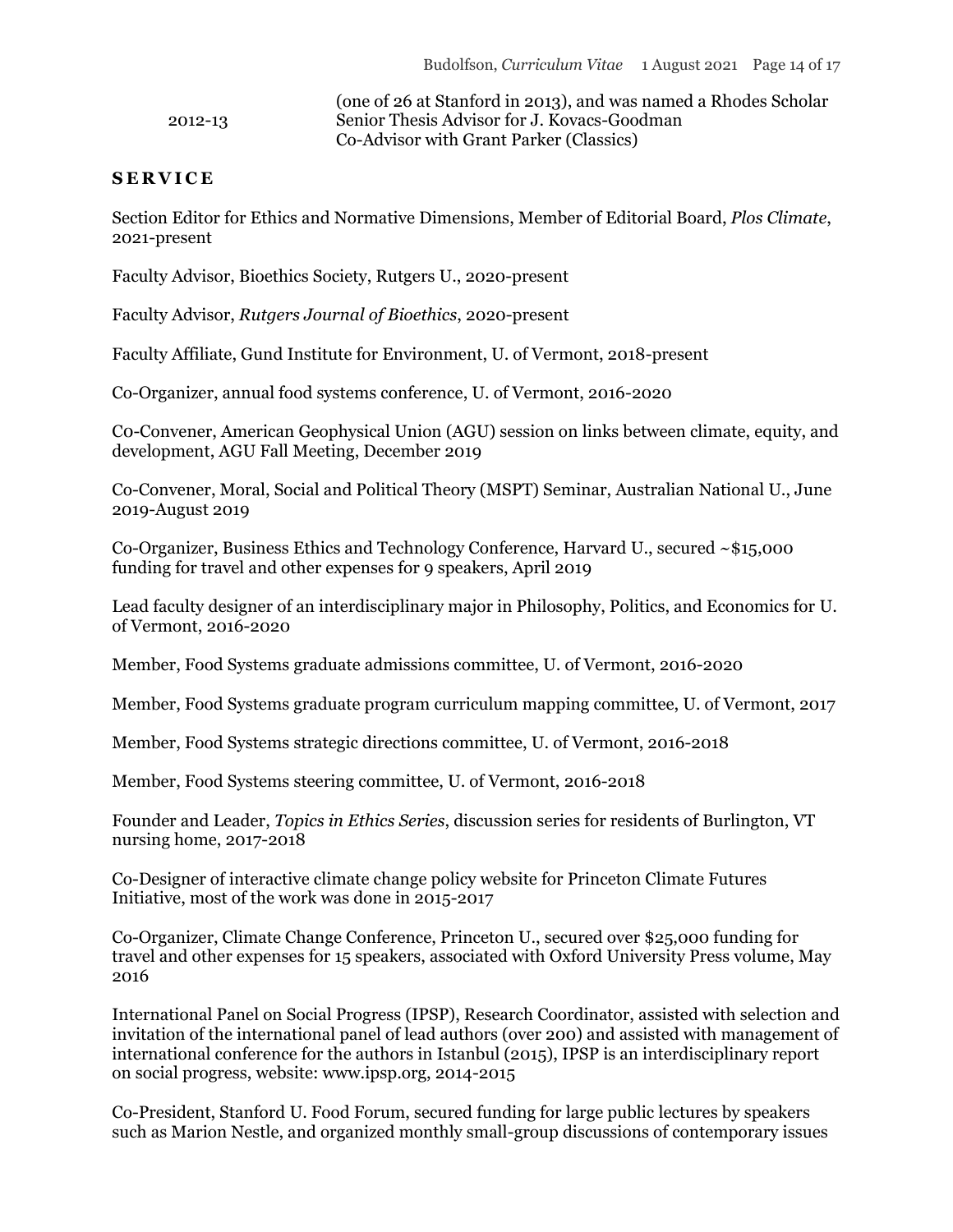in food systems, ethics, and politics for an active and highly interdisciplinary campus group, 2013-2014

Instructor, Hope House Scholars Program, service through teaching at a residential drug and alcohol treatment facility for women, many of whom have recently been incarcerated, sponsored by Stanford U. Center for Ethics in Society, taught semester-long course on ethics and film, Winter 2013-2014

Occasional Referee for Grant-Making Agencies European Research Council, European Commission

#### Occasional Journal Referee

*American Journal of Political Science Australasian Journal of Philosophy BioScience Canadian Journal of Philosophy Climatic Change Ergo Ethical Theory and Moral Practice Ethics and Global Politics Ethics, Policy & Environment Futures Global Food Security Journal of the American Philosophical Association Journal of Applied Philosophy Journal of Business Ethics Journal of Development Studies Journal of Ethics and Social Philosophy Journal of Moral Philosophy Journal of Social Policy Nature Climate Change Nous Philosophical Studies Res Publica Social Choice and Welfare Utilitas Philosophia*

Occasional Book Referee Oxford U. Press Routledge Rowman & Littlefield

#### Occasional Community Outreach

*Seminar and Discussion*, Pillsbury Manor Nursing Home, Burlington, VT, "Climate Change", 2017 *Roundtable*, at the Museum of Food and Drink, New York City, "The Future of Meat", with Peter Singer, Isha Datar, Patrick Martins, and Dave Arnold, 2014 *Seminar and Discussion*, United Methodist Church, Mountain View, CA, "Climate Change: The Evidence", 2014

*Interview*, Swedish Public Radio, "How do you Put a Price on Nature?", with Paul Ehrlich, Asa Soutukorva, Thomas Haan, Gretchen Daily, Robert Griffin, and Larry Crowder, 2013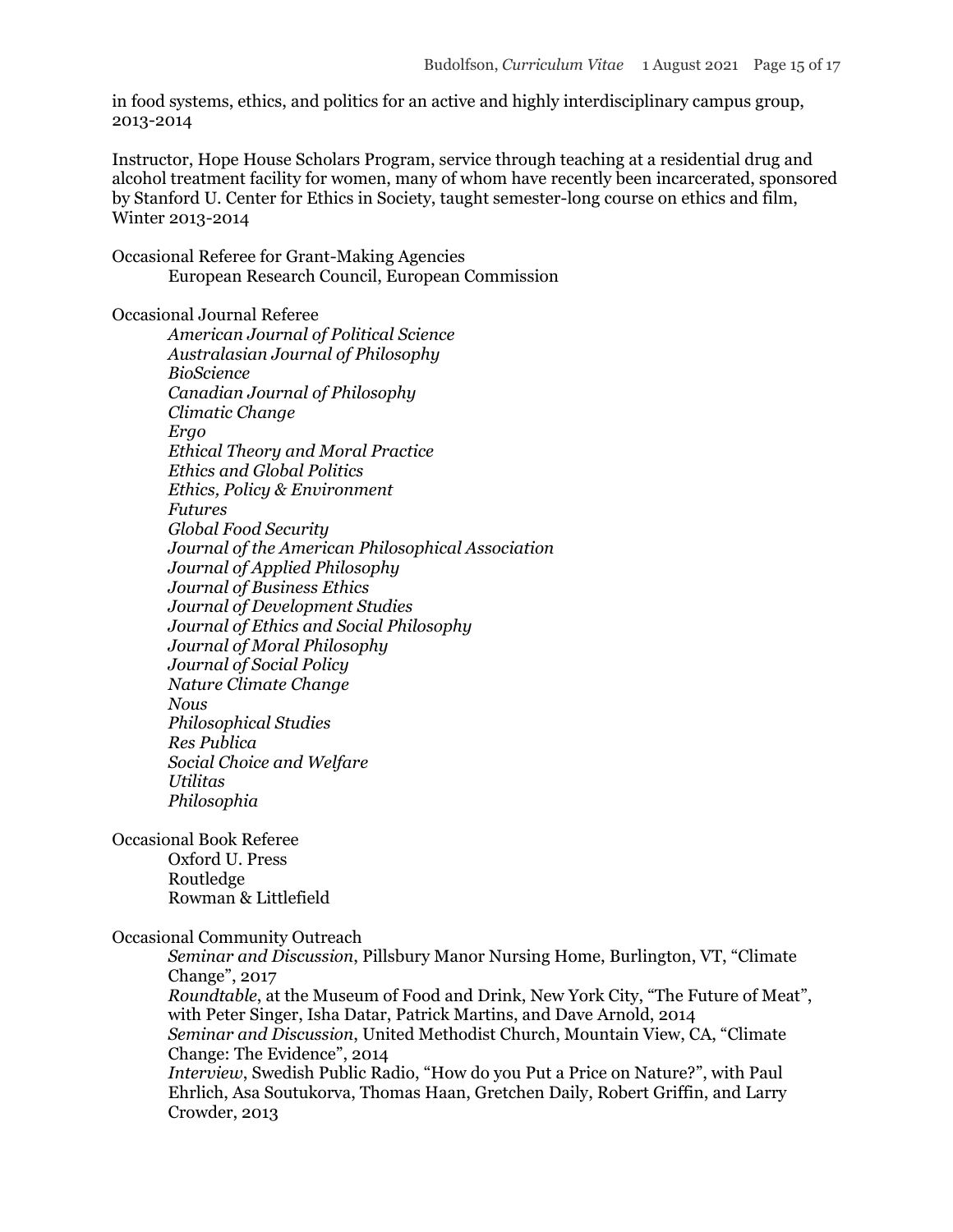### **G R A N T S**

### **Awarded**

Co-Principal Investigator (corresponding PI), NSF, 2021-2025 (\$1.5m, 2 months salary/year; project on health disparities, air pollution, and climate change policy)

Co-Principal Investigator, (corresponding PI), Longview Philanthropy, 2021-2023 (\$382,800, 1 month salary/year; project on population decline: economic, demographic, and ethical analysis)

Co-Investigator, NSF RAPID, 2020-2021 (\$200,000, 1 month salary/year; project on responsible conduct of Accelerated SARS- CoV-2 vaccine research through challenge trials)

Principal Investigator, Gund Catalyst Grant, U. of Vermont, 2018-19 (competitive, \$36,623; peer-reviewed research grant; project to improve models of synergies and tradeoffs between the UN Sustainable Development Goals, and to integrate health impacts and health disparities into global climate policy models)

Faculty Fellowship, U. of Pennsylvania Perry World House, 2021 (competitive, \$25,000 salary support)

Research Fellowship, Australian National U., Centre for Moral, Social, and Political Theory, 2019-2020 (competitive, one year full salary, ~\$100,000, Principal Investigator Nicholas Southwood, Australian Research Council grant for 733,992 AUD)

Faculty Fellowship, Harvard U., Safra Center for Ethics, 2018-2019 (competitive, one year full salary support,  $\sim$ \$100,000)

Research Funds, Rutgers U., 2020-2024 (competitive, \$225,000)

Research Funds, U. of Vermont, 2016-2020 (competitive, \$40,000)

Research Funds, Princeton U., Center for Human Values, 2014-2016 (competitive, \$10,000)

Early Extra Promotion of Research and Scholarly Success Grant, U. of Vermont, 2016-17 (competitive, \$3,000)

Small Grant Award, American Philosophical Association, 2014 (awarded but declined)

### **Under Review and to be Resubmitted**

Co-Principal Investigator, NIH R01, (\$1.2m, 2.5 months salary/year; project on health disparities, air pollution, and climate change policy) (under review)

Co-Investigator, Sweden Riksbankens Jubileumsfond, (\$1m, 2 months salary/year; project on collective duties and coordination) (under review)

Co-Principal Investigator, NSF, (\$600k, 1 month salary/year; project on human exposure studies) (to be resubmitted February 2022)

## **H O N O R S A N D A W A R D S**

Faculty Fellow, U. of Pennsylvania Perry World House, 2021 (competitive)